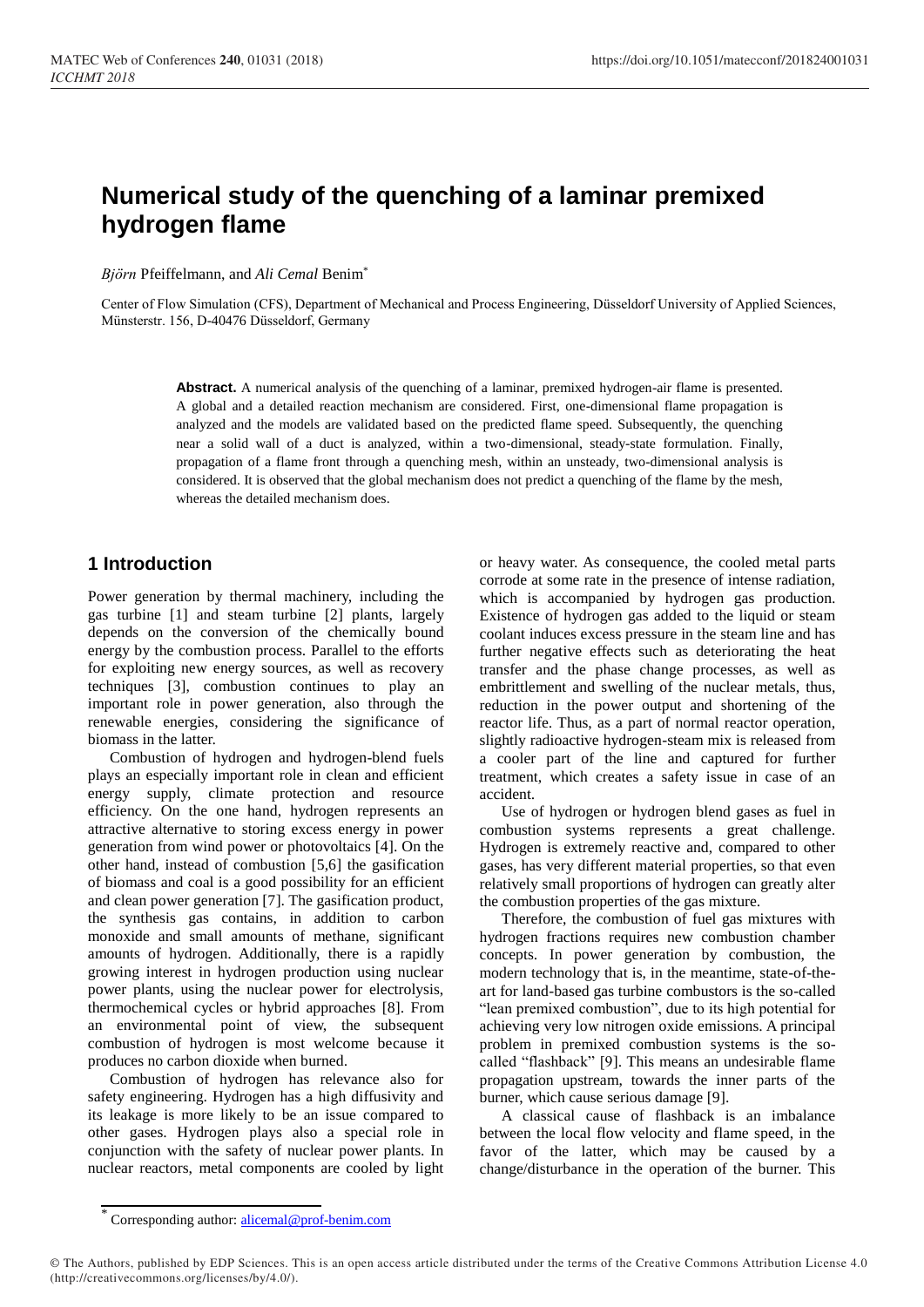aspect makes the use of hydrogen fuel in premixed combustion to become an especially great challenge, since the high reactivity of hydrogen considerably increases the flame speed and flashback propensity [9]. Thus, effective measures are needed to prevent an undesirable flame propagation in the combustion of hydrogen containing fuels. This is equally important as far as the above-mentioned safety issues are considered.

A measure to guard against undesirable flame propagation is the use of a so-called "quenching mesh" [9]. Here, although it is not the only cause, a primary cause that prevents the flame propagation can be considered to be the heat loss to the confining walls. A decrease of the temperature in the flame front retards the combustion reactions, and, thus, the flame propagation. A termination of the combustion reactions, as a result, is called "quenching" and the temperature that this occurs is called "quenching temperature". The range, within which the flame is quenched near the solid wall is termed as "quenching distance".

Thus, a solid mesh in the flow path, with mesh sizes smaller than the quenching distance can completely extinguish an upward propagating flame front and prevent flashback, which is the main idea behind the concept of "quenching mesh".

Although experimental values for quenching distances can be found in the literature [10], there is a need for a better understanding of the phenomenon with respect to the influence of different conditions such the geometry, mixture composition, fluid dynamic and thermodynamic conditions [11]. Until recently a number of further experimental [12] and theoretical [13] studies were performed on the subject. Computational investigations [14,15] are, however, still rare and bound to simplifications leaving room for further exploration.

In the present study, the flow, heat and mass transfer processes for a hydrogen flame in the presence of a quenching mesh is investigated computationally. In the present study, a laminar flame is considered, first, concentrating on the chemical kinetics, and, excluding the additional challenges related with the modelling of turbulence [16-20], and of turbulence-chemistry interactions [21-22], at the present stage.

# **2 Modelling**

In the present study, a hydrogen-air mixture under atmospheric pressure is considered, which is mixed in a stoichiometric ratio (i.e. the equivalence ratio  $\varphi$  is unity,  $φ=1.0$ ) [23].

The continuity equation, the Navier-Stokes equations, the energy equation and species transport equations are solved for subsonic and laminar flow of the chemically reacting mixture, assuming an ideal gas behavior [23,24]. Buoyancy is neglected. The radiative heat transfer [25] is also omitted, as gas radiation is obviously weaker compared to radiation encountered in flames containing liquid droplets or solid particles such as pulverized coal flames [5]. Considering the multicomponent diffusion, the Soret and Dufour effects are

also neglected, in the species transport and energy equations, respectively [23,24].

For the computational modelling, the finite volume method based, general-purpose CFD code ANSYS Fluent 18.0 [26] is used as the basic software platform. For the velocity-pressure coupling, the SIMPLEC [27] and PISO [28] schemes are used for steady-state and unsteady formulations, respectively. For unsteady calculations, a second-order accurate backward differencing scheme is used for the time discretization [29], whereas the time step-size is selected to assure the cell Courant number to be smaller than unity. For the discretization of the convective terms, a second-order accurate upwind scheme [30] is used for structured grids, whereas for the structured grids the QUICK scheme [31] is used, which is formally third-order accurate. In all cases grid independence studies are performed and grid independence is ensured.

The chemical kinetics software Cantera [32], is also employed in one-dimensional flame calculations for analyzing reaction mechanisms and verifying their implementation in Fluent [26].

#### **2.1 Material properties**

Laminar flame propagation, which is the key process in the present problem strongly depends on the material properties. Therefore, an accurate modelling in this respect is attempted. For all species, the specific heat capacities are represented by a pair of fourth order polynomials of temperature [33], one for the low (300K<T<1000K) and the other for the high (1000K<T<5000K) temperature range. The viscosities, thermal conductivities, and the multi-diffusion diffusion coefficients of all species are calculated according to the kinetic theory [33-35]. The mixture properties are calculated according to the mixing laws [23], based on the local composition.

#### **2.2 Reaction mechanisms**

Reaction rate coefficients are expressed by the Arrhenius equation [23]. For a general, reversible reaction between the two general reactants  $M_1$  and  $M_2$  (to form  $M_3$  and  $M_4$ 

$$
n_1 M_1 + n_2 M_2 \leftrightarrow n_3 M_3 + n_4 M_4 \tag{1}
$$

where  $n_1$ ,  $n_2$ ,  $n_3$ ,  $n_4$  denote the stoichiometric coefficients, the rate constant of the forward reaction  $(k_f)$ is expressed as

$$
k_f = A T^n \exp(-E_a/R_u T) [M_1]^{n1} [M_2]^{n2}
$$
 (2)

In (2), T is the thermodynamic temperature,  $E_a$  is the activation energy,  $R_u$  is the universal gas constant, A is the so-called pre-exponential factor, n is the so-called temperature exponent and the brackets indicate molar concentrations of the respective components. The rate constant of the backward reaction  $(k_b)$  of the reversible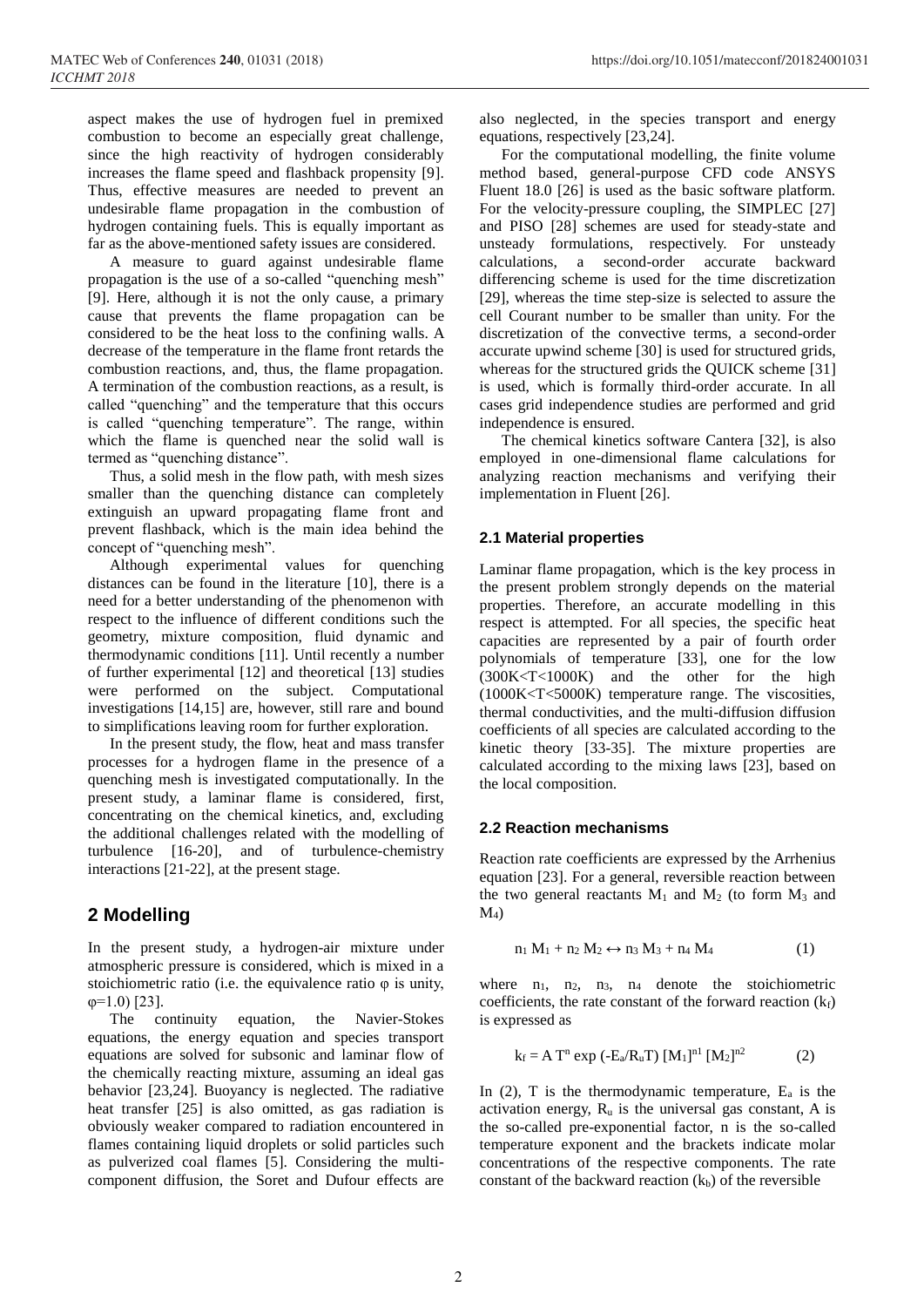reaction is calculated based on the equilibrium constant of the reaction [23]. Obviously, detailed reaction mechanisms [36,37] that consist of elementary reactions are accurate and comprehensive, but, computationally not very convenient due to the usually large number of species involved that cause long computing times. Global and reduced mechanisms [36,37] are computationally more attractive as they comprise a much smaller number of species, allowing much shorter computational times. The penalty paid for this advantage is, nevertheless, a loss in the accuracy and/or universality as well as comprehension.

However, under certain conditions, for specific purposes, the global/reduced mechanisms can also deliver sufficiently accurate results. In the present study, two reaction mechanisms are selected, which, both, consist of reversible reactions. These are the single-step, global mechanism of Marinov et al. [38] and the detailed mechanism of Conaire et al. [39], which are summarized in Table 1 and Table 2, respectively.

**Table 1.** Global H<sub>2</sub>/O<sub>2</sub> mechanism of Marinov et al. [38]  $(units: cm<sup>3</sup>, mol, s, kcal, K)$ 

| <b>Reaction</b>        |                      |     |       |
|------------------------|----------------------|-----|-------|
| $2 H_2 + O_2 = 2 H_2O$ | $1.80 \cdot 10^{13}$ | .00 | 34.98 |

#### **2.3 Wall quenching**

Quenching of the flame by a wall is a complex phenomenon. Basically, two mechanisms have been stated, so far, to be responsible for this to occur [40]: I) Heat loss to the cold wall, II) Disturbance of the radical pool by the existence of the wall.

The opinion on the relative importance of these effects varies among the researchers [40]. The influence of the details of flow field in the wall boundary layer via flame stretch and curvature is, nevertheless, is addressed by neither of the two criteria. In the present study, mainly, the heat loss effect will be investigated. The modelling of the influence of the wall on the radical pool in the boundary layer is not a straightforward issue and will be investigated in the future studies.

#### **3 Results**

#### **3.1 One-dimensional laminar flame**

For the flashback phenomenon, the flame speed is a key parameter. As a basis validation, the propagation speed of an undisturbed (planar, unstretched) one-dimensional flame  $(S_L^0)$  is calculated with the global (Table 1, [38]) and detailed (Table 2, [39]) reaction mechanisms.

The predictions for a stoichiometric flame under standard conditions are compared with measurements in Table 3. One can see that the predicted flame speed by the detailed mechanism is well in the range of measured values, whereas the global mechanism overpredicts only slightly. The predicted profiles of temperature are

Table 2. Detailed H<sub>2</sub>/O<sub>2</sub> mechanism of Conaire et al. [39] (units: cm<sup>3</sup> , mol, s, kcal, K)

|                                                | Reaction                                                                                                   | A                    | n       | $\mathbf{E}_{\text{a}}$ |
|------------------------------------------------|------------------------------------------------------------------------------------------------------------|----------------------|---------|-------------------------|
| H <sub>2</sub> /O <sub>2</sub> Chain Reactions |                                                                                                            |                      |         |                         |
| 1                                              | $H + O_2 = O + OH$                                                                                         | $1.91 \cdot 10^{14}$ | 0.00    | 16.44                   |
| 2                                              | $O + H_2 = H + OH$                                                                                         | $5.08 \cdot 10^{4}$  | 2.67    | 6.292                   |
| 3                                              | $OH+H_2 = H + H_2O$                                                                                        | $2.16 \cdot 10^8$    | 1.51    | 3.43                    |
| $\overline{4}$                                 | $O + H2O = OH + OH$                                                                                        | 2.95x10 <sup>6</sup> | 2.02    | 13.40                   |
|                                                | H <sub>2</sub> /O <sub>2</sub> Dissociation/Combination Reactions                                          |                      |         |                         |
| 5 <sup>a</sup>                                 | $H_2 + M = H + H + M$                                                                                      | $4.57 \cdot 10^{19}$ | $-1.40$ | 105.1                   |
| $6^{\mathrm{a}}$                               | $O + O + M = O2 + M$                                                                                       | $6.17 \cdot 10^{15}$ | $-0.50$ | 0.00                    |
| 7 <sup>a</sup>                                 | $O + H + M = OH + M$                                                                                       | $4.72 \cdot 10^{18}$ | $-1.00$ | 0.00                    |
| 8 <sup>b</sup>                                 | $H+OH+M = H2O+M$                                                                                           | $4.50 \cdot 10^{22}$ | $-2.00$ | 0.00                    |
| Formation and Consumption of $HO2$             |                                                                                                            |                      |         |                         |
| 9 <sup>c</sup>                                 | $\overline{H + O_2} + M = HO_2 + M$                                                                        | $3.48 \cdot 10^{16}$ | $-0.41$ | $-1.12$                 |
|                                                | $H + O_2 = HO_2$                                                                                           | $1.48 \cdot 10^{12}$ | 0.60    | 0.00                    |
| 10                                             | $HO_2 + H = H_2 + O_2$                                                                                     | $1.66 \cdot 10^{13}$ | 0.00    | 0.82                    |
| 11                                             | $HO2 + H = OH + OH$                                                                                        | $7.08 \cdot 10^{13}$ | 0.00    | 0.30                    |
| 12                                             | $HO_2 + O = OH + O_2$                                                                                      | $3.25 \cdot 10^{13}$ | 0.00    | 0.00                    |
| 13                                             | $HO_2 + OH = H_2O + O_2$                                                                                   | $2.89 \cdot 10^{13}$ | 0.00    | $-0.50$                 |
| Formation and Consumption of $H_2O_2$          |                                                                                                            |                      |         |                         |
| 14                                             | $HO_2 + HO_2 = H_2O_2 + O_2$                                                                               | $4.20 \cdot 10^{14}$ | 0.00    | 11.98                   |
|                                                | $HO_2 + HO_2 = H_2O_2 + O_2$                                                                               | $1.30 \cdot 10^{11}$ | 0.00    | $-1.629$                |
| 15 <sup>d</sup>                                | $H_2O_2+M=OH+OH+M$                                                                                         | $1.27 \cdot 10^{17}$ | 0.00    | 45.5                    |
|                                                | $H_2O_2 = OH + OH$                                                                                         | $2.95 \cdot 10^{14}$ | 0.00    | 48.4                    |
| 16                                             | $H_2O_2 + H = H_2O + OH$                                                                                   | $2.41 \cdot 10^{13}$ | 0.00    | 3.97                    |
| 17                                             | $H_2O_2 + H = H_2 + HO_2$                                                                                  | $6.03 \cdot 10^{13}$ | 0.00    | 7.97                    |
| 18                                             | $H_2O_2 + O = OH + HO_2$                                                                                   | $9.55 \cdot 10^6$    | 2.00    | 3.97                    |
| 19                                             | $H_2O_2+OH=H_2O+HO_2$                                                                                      | $1.00 \cdot 10^{12}$ | 0.00    | 0.00                    |
|                                                | $H_2O_2+OH=H_2O+HO_2$                                                                                      | $5.80 \cdot 10^{14}$ | 0.00    | 9.56                    |
| a                                              | Efficiency factors: $H_2O = 12.0$ ; $H_2 = 2.5$                                                            |                      |         |                         |
| b                                              | Efficiency factors: $H_2O = 12.0$ ; $H_2 = 0.73$                                                           |                      |         |                         |
| $\mathbf{c}$                                   | Troe param.: a=0.5, $T^{***}$ =10 <sup>-30</sup> , $T^{**}$ =10 <sup>30</sup> , $T^{*}$ =10 <sup>100</sup> |                      |         |                         |
|                                                | Efficiency factors: $H_2O = 14.0$ ; $H_2 = 1.3$                                                            |                      |         |                         |
| d                                              | Troe param.: a=0.5, $T^{***}$ =10 <sup>-30</sup> , $T^{**}$ =10 <sup>30</sup>                              |                      |         |                         |
|                                                | Efficiency factors: $H_2O = 12.0$ ; $H_2 = 2.5$                                                            |                      |         |                         |
|                                                |                                                                                                            |                      |         |                         |

**Table 3.** Predicted and measured  $SL^0$  (m/s) for stoichiometric flame under standard conditions.

|                   | Global mech. | Detailed mech. | Exp.        |
|-------------------|--------------|----------------|-------------|
|                   | (Table 1)    | (Table 2)      | [38]        |
| $S_{L}^{0}$ (m/s) | 2.8          | 2.3            | $2.0 - 2.5$ |
|                   |              |                |             |

presented in Figure 1. One can observe that the temperature profile is predicted much sharper by the global mechanism, compared to the detailed one.

#### **3.2 Flame stabilized in a channel**

As next step, a steady-state, two-dimensional formulation is applied. A laminar, stoichiometric, premixed  $H_2/A$ ir flame stabilized in the entrance region of a channel is considered. The channel has an inlet height of 6 mm, and a length of 8 mm. For enhancing flame stabilization, a diffuser-like, slightly diverging channel is considered, with an expansion angle of 4°. The boundaries of the solution domain are the symmetry plane, channel wall, inlet and outlet boundaries. At the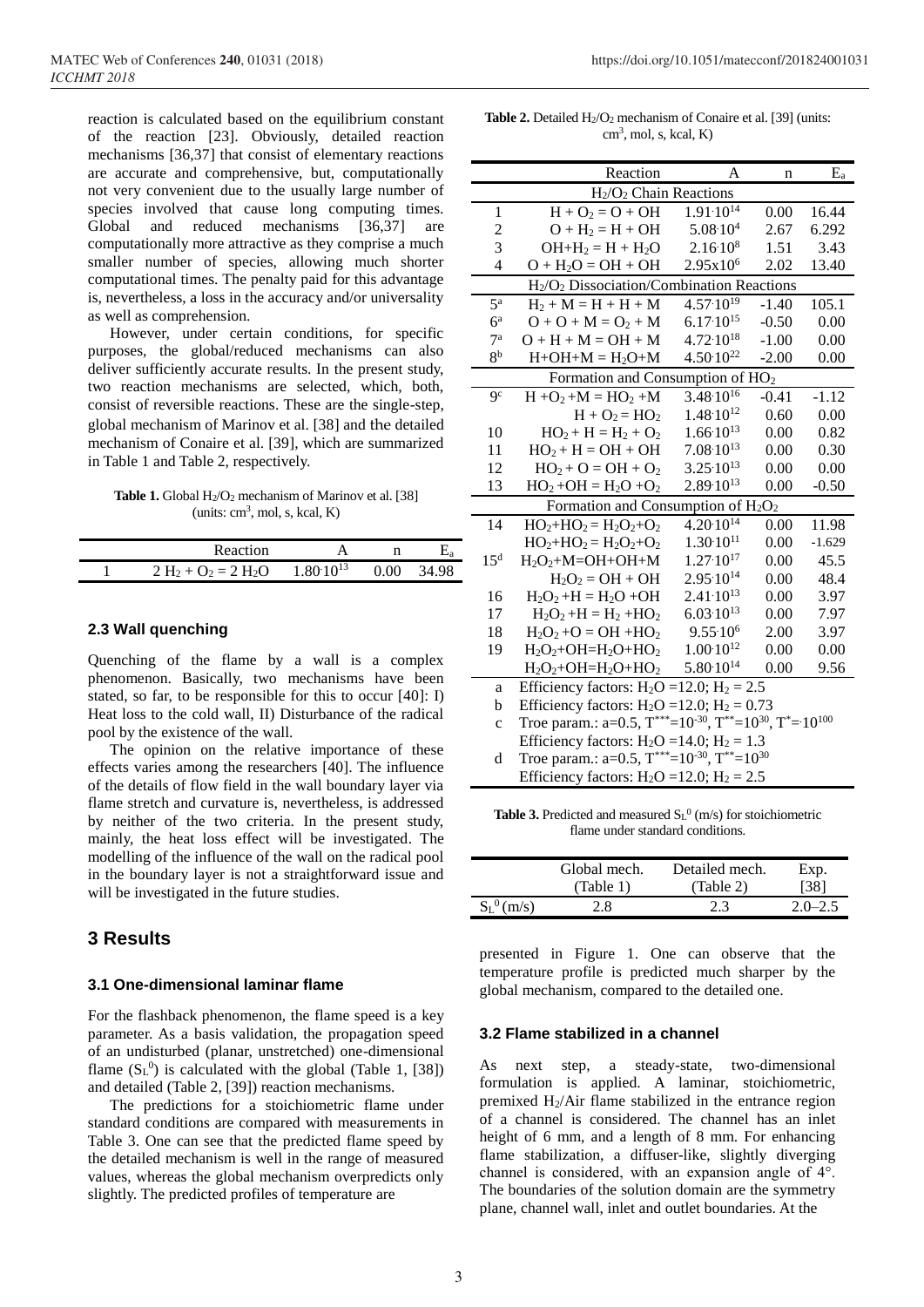

**Figure 1.** Temperature profiles for 1D flame.

inlet the stoichiometric mixture enters into the channel with a velocity slightly higher than the laminar flame speed, and a temperature of 300 K. The wall temperature is also set to 300 K. The predicted fields of the static temperature (in K) by the two reaction mechanisms are shown in Figure 2.

The temperature boundary layer near the cold diffuser wall can be seen in the figure. The low temperatures lead to a retardation of the combustion reactions and a local quenching. The present configuration is different from the experimental configurations at which the quenching distances are measured [10,40].

However, one can still see the qualitative behavior of different reaction mechanisms in predicting the quenching distance. One can see in the figure that the quenching effect by the cold wall is predicted to a stronger extent by the detailed mechanism (Fig. 2b) compared to the global one (Fig. 2a).

An indication for the implied quenching distance can be deduced by applying a rather simple criterion suggested by Zeldovich (cited in [15]), based on a single-step global mechanism, where the local flame temperature at which quenching shall occur  $(T_q)$  is estimated by

$$
T_q = T_{ad} - \frac{T_{ad}^2}{E_a / R_u}
$$
 (3)

where  $T_{ad}$  denotes the adiabatic flame temperature. The implied quenching distances  $(\delta_q)$  that result by applying this criterion to both solutions (Fig. 2) at the flame front are presented in Table 4 (using the activation energy,  $E_a$ , of the global mechanism reaction from Table 1, for the both cases). One can see that the quenching distance implied by the detailed mechanism is in the range of experimental values that have been usually observed.



**Figure 2.** Predicted fields of static temperature (in K) for flame stabilized near the inlet of a diverging duct (a) global mechanism (Table 1), (b) detailed mechanism (Table 2)

**Table 4.** Implied quenching distances.

|                 | Global mechanism | Detailed mechanism |
|-----------------|------------------|--------------------|
|                 | (Table 1)        | (Table 2)          |
| $\delta_q$ (mm) |                  | 0 6                |

#### **3.3 Flame passing a quenching mesh**

As a further step, flame propagation through a quenching mesh is analyzed within an unsteady, two-dimensional formulation. A quenching mesh consisting of cylindrical wires is considered. The configuration is the same as the one analyzed by Kudriakov et al. [15], using a different global mechanism. The wire diameter (D) is assumed to be 0.3, which is also taken to be the spacing between the wires. Using the symmetries in the configuration, the solution domain is defined as shown in Figure 3.

The initially non-reacting, quiescent stoichiometric H2/Air mixture at atmospheric pressure and 300 K in the domain is instantaneously ignited and the flame propagation in the domain is calculated. The initial ignition zone is also indicated in the figure.



**Figure 3.** Solution domain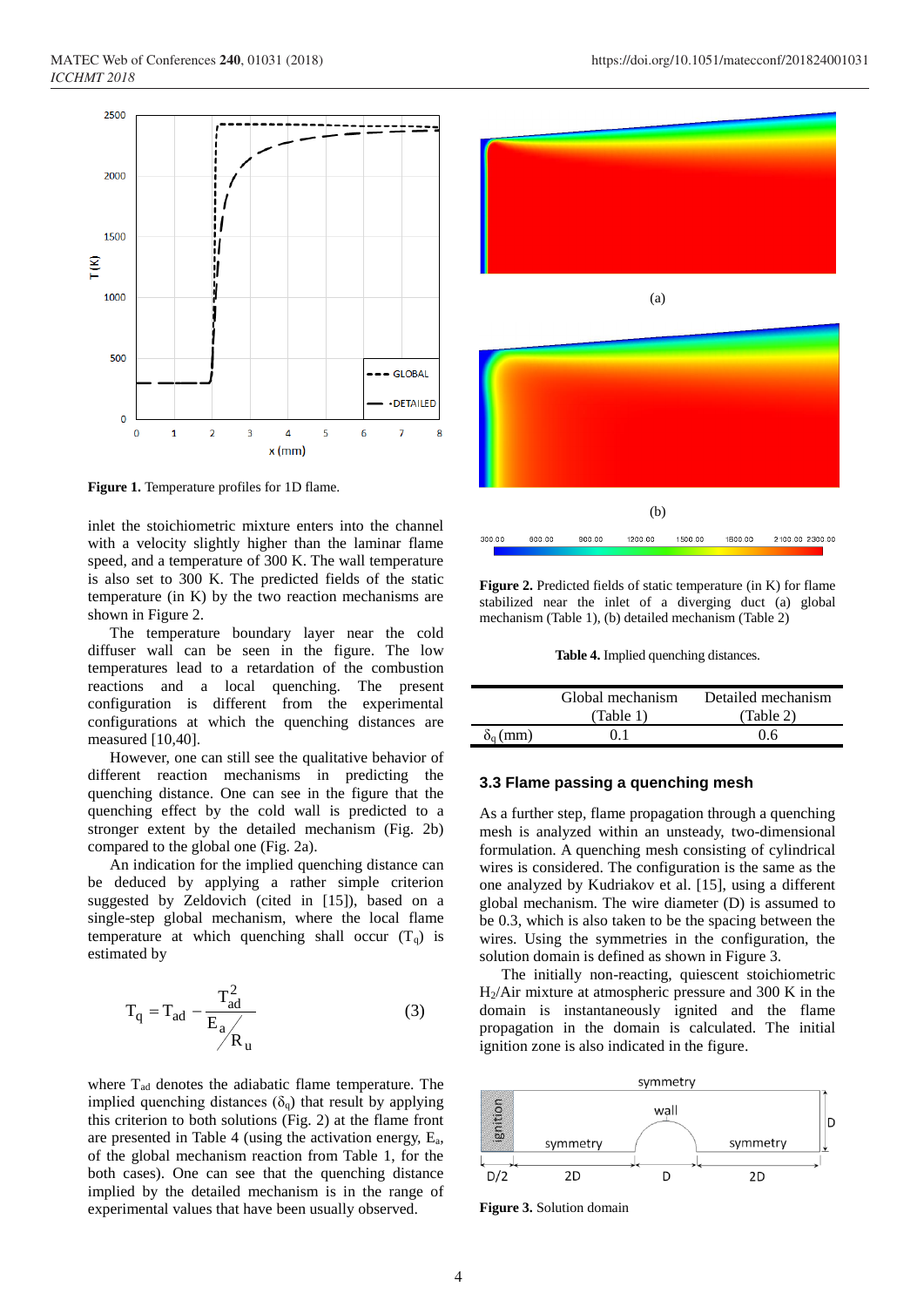The cylinder wall is kept at 300 K during the process. It is arguable that the cylinder does not remain at its initial temperature but get heated during the process. However, using an estimated convective heat transfer coefficient based on the laminar flame speed, material properties of steel and applying the block capacity method (which is applicable as the Biot number is well below 0.1) one can calculate the estimated temperature change of the wire to be less than 1K within the time required the flame front to pass over the wire. Thus, the assumption of a constant wall temperature can be seen to be realistic.

In generating the computational mesh, principally an equidistant mesh distribution is applied. The mesh size is set to be 0.005 mm everywhere and in some places (e.g. on the cylinder surface) slightly smaller. Looking at the flame structure shown in Fig. 1, one can deduce that this mesh size provides a sufficient resolution to resolve the flame front (this was additionally ensured by a grid independence study for the present case). The mesh consists mainly of triangular cells, which are complemented by a layer of quadrangles along the cylinder wall. The total number of cells is above 40,000, which is nearly four times finer than the one used by Kudriakov et al. [15].

The temperature fields calculated by the global (Table 1) and detailed reaction (Table 2) mechanism for the instant of  $125 \mu s$  after ignition are presented (in K) in Figure 4. According to the global mechanism (Fig. 4a) the flame front propagates towards the quenching mesh (from left to right) and can pass through the mesh, indicating that the mesh (which has a gap width of 0.3 mm) is not able to protect the unburnt mixture behind the mesh from ignition. However, according to the detailed reaction mechanism (Fig. 4b) reactions slow down and the flame gets quenched, implying that the quenching mesh is able to protect the unburnt mixture.



**Figure 4.** Predicted temperature fields 125 μs after ignition (a) global mechanism (Table 1) (b) detailed mechanism (Table 2)

# **4 Conclusions**

A numerical analysis of the quenching of a premixed hydrogen-air flame is presented. The analysis is confined to laminar flames. As combustion mechanism, a global,

and a detailed reaction mechanism are considered. First, one-dimensional flame propagation is analyzed and the computational models are validated by comparing the predicted flame speed with the measured values. Subsequently, the quenching near a solid wall of a duct is analyzed, within a two-dimensional, steady-state formulation. Finally, propagation of a flame front through a quenching mesh with a gap width of 0.3 mm is investigated, within an unsteady, two-dimensional analysis. It is observed that the global mechanism does not predict a quenching of the flame, by the mesh, whereas the detailed mechanism predicts a quenching. More detailed studies will be performed in the future work.

### **References**

- 1. A. C. Benim, D. Brillert, M. Cagan, ASME Paper No. GT2004-54151, in: Proc. ASME Turbo Expo 2004, Vienna, Austria, **4**, pp. 453-460 (2004)
- 2. A. C. Benim, M. Geiger, S. Doehler, M. Schoenenberger, H. Roemer, *Modelling the flow in the exhaust hood of steam turbines under consideration of turbine-exhaust hood interaction*, (in: Proceed. 1st European. Conf. Turbomachinery - Fluid Dynamic and Thermodynamic Aspects: Computational. Methods, Erlangen, Germany, Book Series: VDI Berichte, Vol.1185, pp.343-357, VDI Verlag, Duesseldorf, 1995)
- 3. D. G. Ebling, A. Krumm, B. Pfeiffelmann, J. Gottschald, J. Bruchmann, A. C. Benim, M. Adam, R. Labs, R. R. Herbertz, A. Stunz, Journal of Electronic Materials, **45,** 7, pp.3433-3439 (2016)
- 4. M. Götz, J. Lefebvre, F. Mörs, A. McDaniel Koch, F. Graf, S. Bajohr, R. Reimert, Th. Kolb, Renewable Energy, **85**, pp.1371-1390 (2016)
- 5. A. C. Benim, B. Epple, B. Krohmer, Progress in Computational Fluid Dynamics, **5,** 6, pp.345-361 (2005)
- 6. J. P. Kim, U. Schnell, G. Scheffknecht, A. C. Benim, Progress in Computational Fluid Dynamics – An International Journal, **7,** 6, pp.337-346 (2007)
- 7. S. De, A. K. Agarwal, V. S. Moholkar, B. Thallada (Eds.), *Coal and Biomass Gasification*, (Springer, Berlin, Germany, 2018)
- 8. IAEA, "Hydrogen Production Using Nuclear" *Energy*, IAEA Nuclear Energy Series No. NP-T-4.2, Internat. Atomic Energy Agency, Vienna (2013)
- 9. A. C. Benim, K. J. Syed, *Flashback Mechanisms in Lean Premixed Gas Turbine Combustion,* (Academic Press, Cambridge, MA, USA, 2015)
- 10. B. Lewis, G. von Elbe, *Combustion, Flames and Explosions of Gases*, 3rd ed., (Academic Press, Orlando, USA 1987)
- 11. H. Philips, Proc. Roy. Soc., **7**, pp.129-135 (1963)
- 12. S. Y. Yang, S. H. Chung, H. J. Kim, Nuclear Engineering and Design, **224**, pp.199-206 (2003)